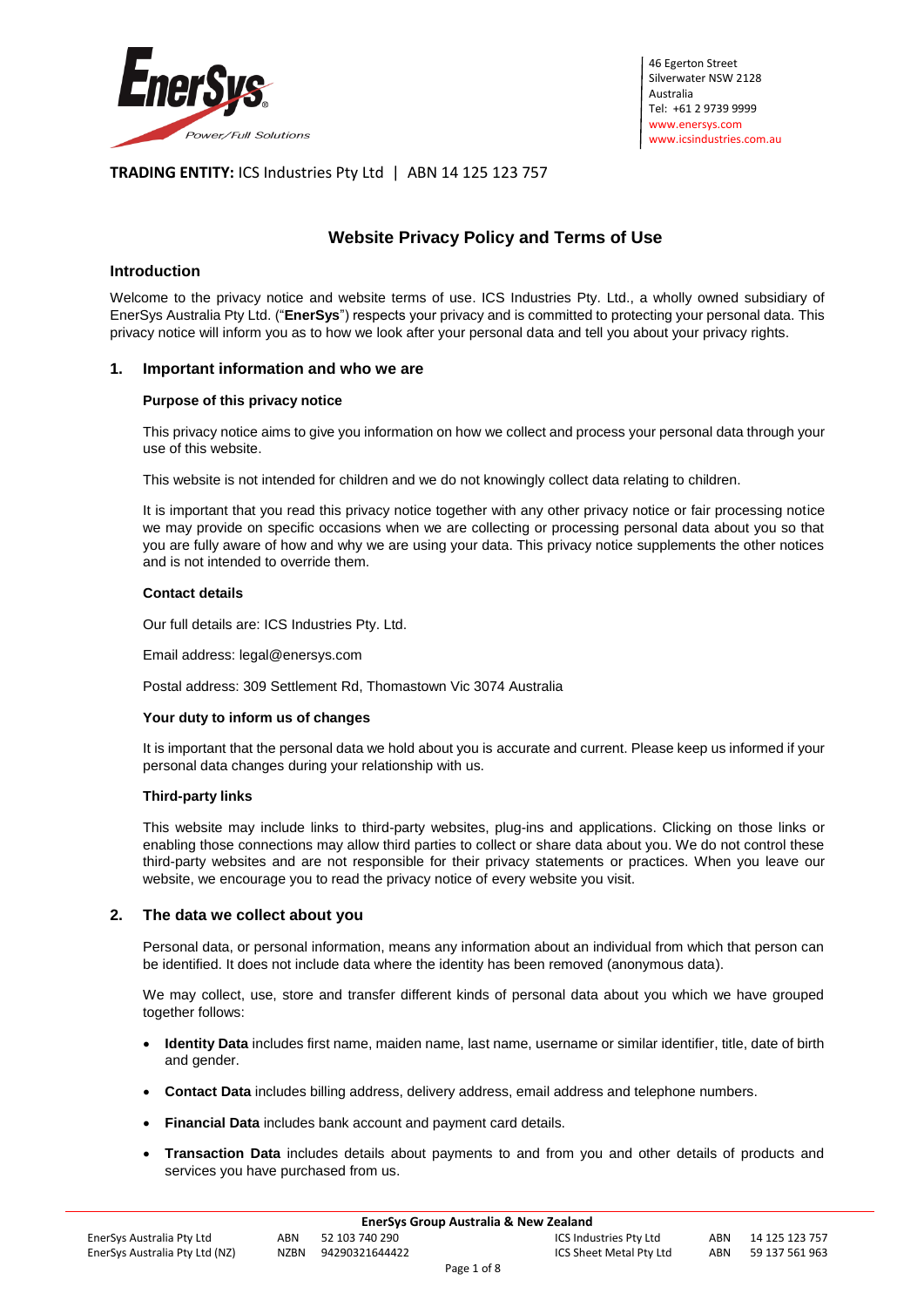

- **Technical Data** includes internet protocol (IP) address, your login data, browser type and version, time zone setting and location, browser plug-in types and versions, operating system and platform and other technology on the devices you use to access this website.
- **Profile Data** includes your username and password, purchases or orders made by you, your interests, preferences, feedback and survey responses.
- **Usage Data** includes information about how you use our website, products and services.
- **Marketing and Communications Data** includes your preferences in receiving marketing from us and our third parties and your communication preferences.

We also collect, use and share aggregated data such as statistical or demographic data for any purpose. aggregated data may be derived from your personal data but is not considered personal data in law as this data does not directly or indirectly reveal your identity. For example, we may aggregate your usage data to calculate the percentage of users accessing a specific website feature. However, if we combine or connect aggregated data with your personal data so that it can directly or indirectly identify you, we treat the combined data as personal data which will be used in accordance with this privacy notice.

We do not collect any special categories of personal data about you (this includes details about your race or ethnicity, religious or philosophical beliefs, sex life, sexual orientation, political opinions, trade union membership, information about your health and genetic and biometric data). Nor do we collect any information about criminal convictions and offences.

#### **If you fail to provide personal data**

Where we need to collect personal data by law, or under the terms of a contract we have with you and you fail to provide that data when requested, we may not be able to perform the contract we have or are trying to enter into with you (for example, to provide you with goods or services). In this case, we may have to cancel a product or service you have with us but we will notify you if this is the case at the time.

## **3. How is your personal data collected?**

We use different methods to collect data from and about you including through:

- **Direct interactions.** You may give us your identity, contact and financial data by filling in forms or by corresponding with us by post, phone, email or otherwise. This includes personal data you provide when you:
	- apply for our products or services;
	- create an account on our website;
	- subscribe to our service or publications:
	- request marketing to be sent to you;
	- enter a competition, promotion or survey; or
	- give us some feedback.
- **Automated technologies or interactions.** As you interact with our website, we may automatically collect technical data about your equipment, browsing actions and patterns. We collect this personal data by using cookies, server logs and other similar technologies. We may also receive technical data about you if you visit other websites employing our cookies. Please see our cookie policy below for further details.
- **Third parties or publicly available sources.** We may receive personal data about you from various third parties and public sources as set out:
	- Technical data from the following parties:
		- (a) analytics providers;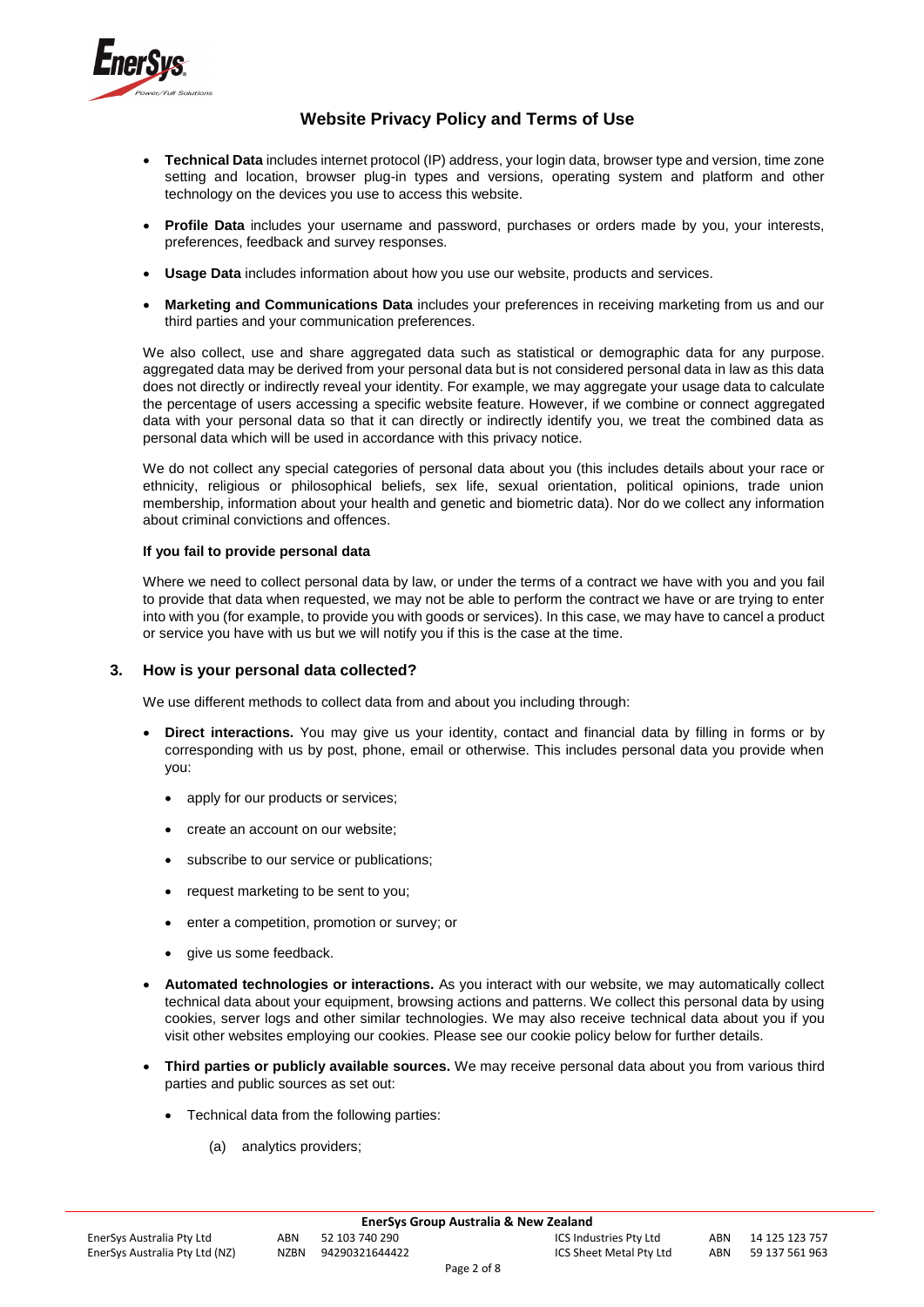

- (b) advertising networks; and
- (c) search information providers.
- Contact, financial and transaction data from providers of technical, payment and delivery services.
- Identity and contact data from data brokers or aggregators.
- Identity and contact data from publicly availably sources.

#### **4. How we use your personal data**

We will only use your personal data when the law allows us to. Most commonly, we will use your personal data in the following circumstances:

- Where we need to perform the contract, we are about to enter into or have entered into with you.
- Where it is necessary for our legitimate interests (or those of a third party) and your interests and fundamental rights do not override those interests.
- Where we need to comply with a legal or regulatory obligation.

Generally, we do not rely on consent as a legal basis for processing your personal data. You have the right to withdraw consent to marketing at any time by *[contacting us](#page-0-0)*.

#### **Purposes for which we will use your personal data**

We have set out below, in a table format, a description of all the ways we plan to use your personal data, and which of the legal bases we rely on to do so. We have also identified what our legitimate interests are where appropriate.

Note that we may process your personal data for more than one lawful ground depending on the specific purpose for which we are using your data. Please *[contact us](#page-0-0)* if you need details about the specific legal ground we are relying on to process your personal data where more than one ground has been set out in the table below.

| <b>Purpose/Activity</b>                                                                                                                                                                 | Type of data                                                                                        | Lawful basis for processing<br>including basis of legitimate interest                                                                                                                                                                        |
|-----------------------------------------------------------------------------------------------------------------------------------------------------------------------------------------|-----------------------------------------------------------------------------------------------------|----------------------------------------------------------------------------------------------------------------------------------------------------------------------------------------------------------------------------------------------|
| To register you as a new customer                                                                                                                                                       | (a) Identity<br>(b) Contact                                                                         | Performance of a contract with you                                                                                                                                                                                                           |
| To process and deliver your order<br>including:<br>(a) Manage payments, fees and<br>charges<br>(b) Collect and recover money owed<br>to us                                              | (a) Identity<br>(b) Contact<br>(c) Financial<br>(d) Transaction<br>(e) Marketing and Communications | (a) Performance of a contract with you<br>(b) Necessary for our legitimate<br>interests (to recover debts due to<br>us)                                                                                                                      |
| To manage our relationship with you<br>which will include:<br>(a) Notifying you about changes to<br>our terms or privacy policy<br>(b) Asking you to leave a review or<br>take a survey | (a) Identity<br>(b) Contact<br>(c) Profile<br>(d) Marketing and Communications                      | (a) Performance of a contract with you<br>(b) Necessary to comply with a legal<br>obligation<br>Necessary for our legitimate<br>(c)<br>interests (to keep our records<br>updated and to study how<br>customers use our<br>products/services) |
| To enable you to partake in a prize<br>draw, competition or complete a<br>survey                                                                                                        | (a) Identity<br>(b) Contact<br>(c) Profile<br>(d) Usage<br>(e) Marketing and Communications         | (a) Performance of a contract with you<br>(b) Necessary for our legitimate<br>interests (to study how customers<br>use our products/services, to<br>develop them and grow our<br>business)                                                   |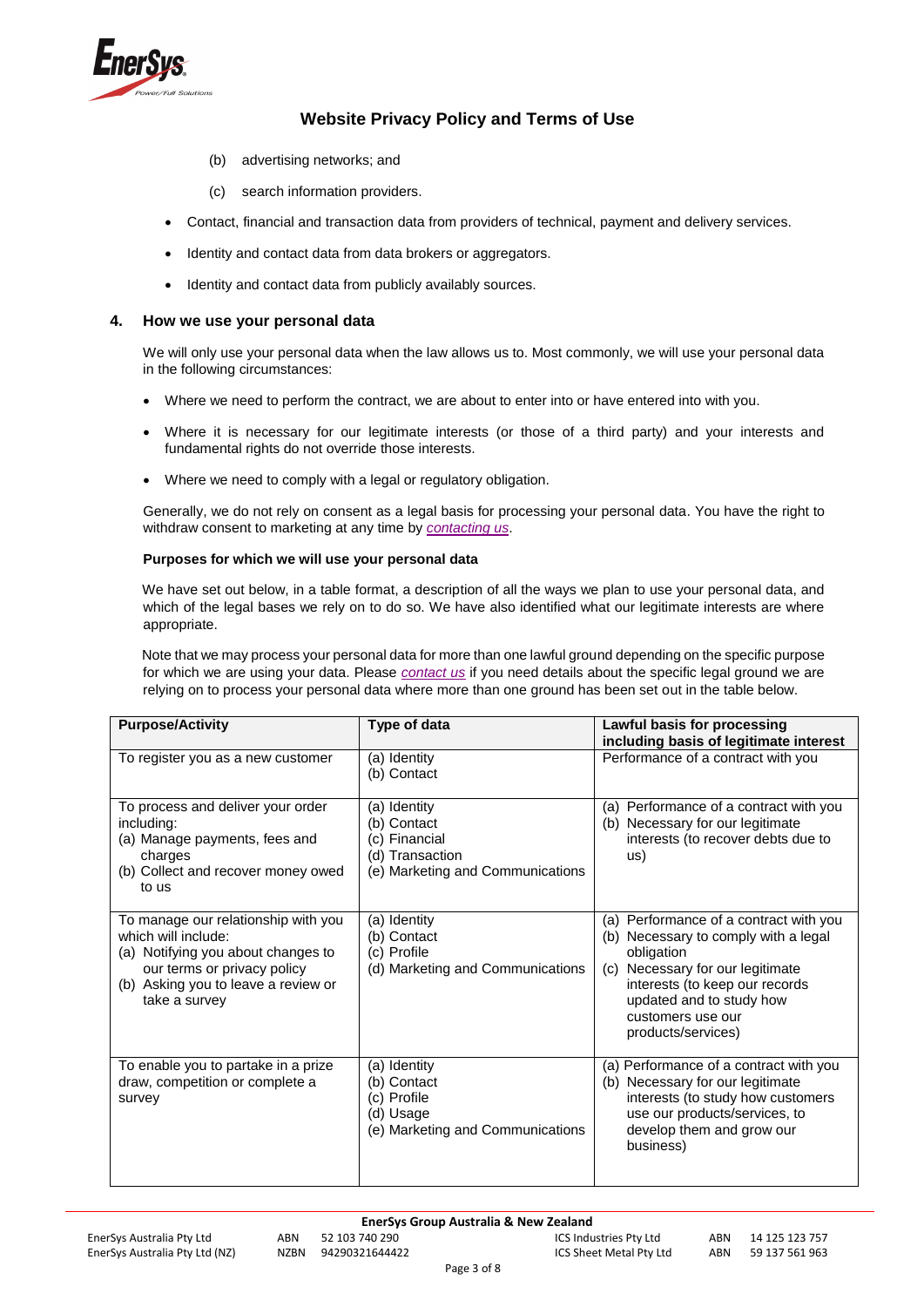

|                                      | Type of data                     |                                        |
|--------------------------------------|----------------------------------|----------------------------------------|
| <b>Purpose/Activity</b>              |                                  | Lawful basis for processing            |
|                                      |                                  | including basis of legitimate interest |
| To administer and protect our        | (a) Identity                     | (a) Necessary for our legitimate       |
| business and this website (including | (b) Contact                      | interests (for running our business,   |
| troubleshooting, data analysis,      | (c) Technical                    | provision of administration and IT     |
| testing, system maintenance,         |                                  | services, network security, to         |
| support, reporting and hosting of    |                                  | prevent fraud and in the context of a  |
| data)                                |                                  | business reorganisation or group       |
|                                      |                                  | restructuring exercise)                |
|                                      |                                  | (b) Necessary to comply with a legal   |
|                                      |                                  | obligation                             |
| To deliver relevant website content  | (a) Identity                     | Necessary for our legitimate interests |
| and advertisements to you and        | (b) Contact                      | (to study how customers use our        |
| measure or understand the            | (c) Profile                      | products/services, to develop them, to |
| effectiveness of the advertising we  | (d) Usage                        | grow our business and to inform our    |
| serve to you                         | (e) Marketing and Communications | marketing strategy)                    |
|                                      | Technical<br>(f)                 |                                        |
| To use data analytics to improve our | (a) Technical                    | Necessary for our legitimate interests |
| website, products/services,          | (b) Usage                        | (to define types of customers for our  |
| marketing, customer relationships    |                                  | products and services, to keep our     |
| and experiences                      |                                  | website updated and relevant, to       |
|                                      |                                  | develop our business and to inform our |
|                                      |                                  | marketing strategy)                    |
| To make suggestions and              | (a) Identity                     | Necessary for our legitimate interests |
| recommendations to you about         | (b) Contact                      | (to develop our products/services and  |
| goods or services that may be of     | (c) Technical                    | grow our business)                     |
| interest to you                      | (d) Usage                        |                                        |
|                                      | (e) Profile                      |                                        |

#### **Marketing**

We strive to provide you with choices regarding certain personal data uses, particularly around marketing and advertising.

#### **Promotional offers from us**

You will receive marketing communications from us if you have, for example, requested information from us or purchased goods or services from us or if you provided us with your details when you entered a competition or registered for a promotion and, in each case, you have not opted out of receiving that marketing.

#### **Third-party marketing**

We will get your express opt-in consent before we share your personal data with any company outside the EnerSys group of companies for marketing purposes.

#### **Opting out**

You can ask us to stop sending you marketing messages at any time by [contacting us.](#page-0-0)

Where you opt out of receiving these marketing messages, this will not apply to personal data provided to us as a result of a product/service purchase, warranty registration, product/service experience or other transactions.

#### **Cookies**

You can set your browser to refuse all or some browser cookies, or to alert you when websites set or access cookies. If you disable or refuse cookies, please note that some parts of this website may become inaccessible or not function properly.

#### **Change of purpose**

We will only use your personal data for the purposes for which we collected it, unless we reasonably consider that we need to use it for another reason and that reason is compatible with the original purpose. If you wish to get an explanation as to how the processing for the new purpose is compatible with the original purpose, please [contact us.](#page-0-0)

|                                |      |                | EnerSys Group Australia & New Zealand |     |                |
|--------------------------------|------|----------------|---------------------------------------|-----|----------------|
| EnerSys Australia Pty Ltd      | ABN  | 52 103 740 290 | ICS Industries Pty Ltd                | ABN | 14 125 123 757 |
| EnerSys Australia Pty Ltd (NZ) | NZBN | 94290321644422 | ICS Sheet Metal Pty Ltd               | ABN | 59 137 561 963 |
|                                |      |                | Page 4 of 8                           |     |                |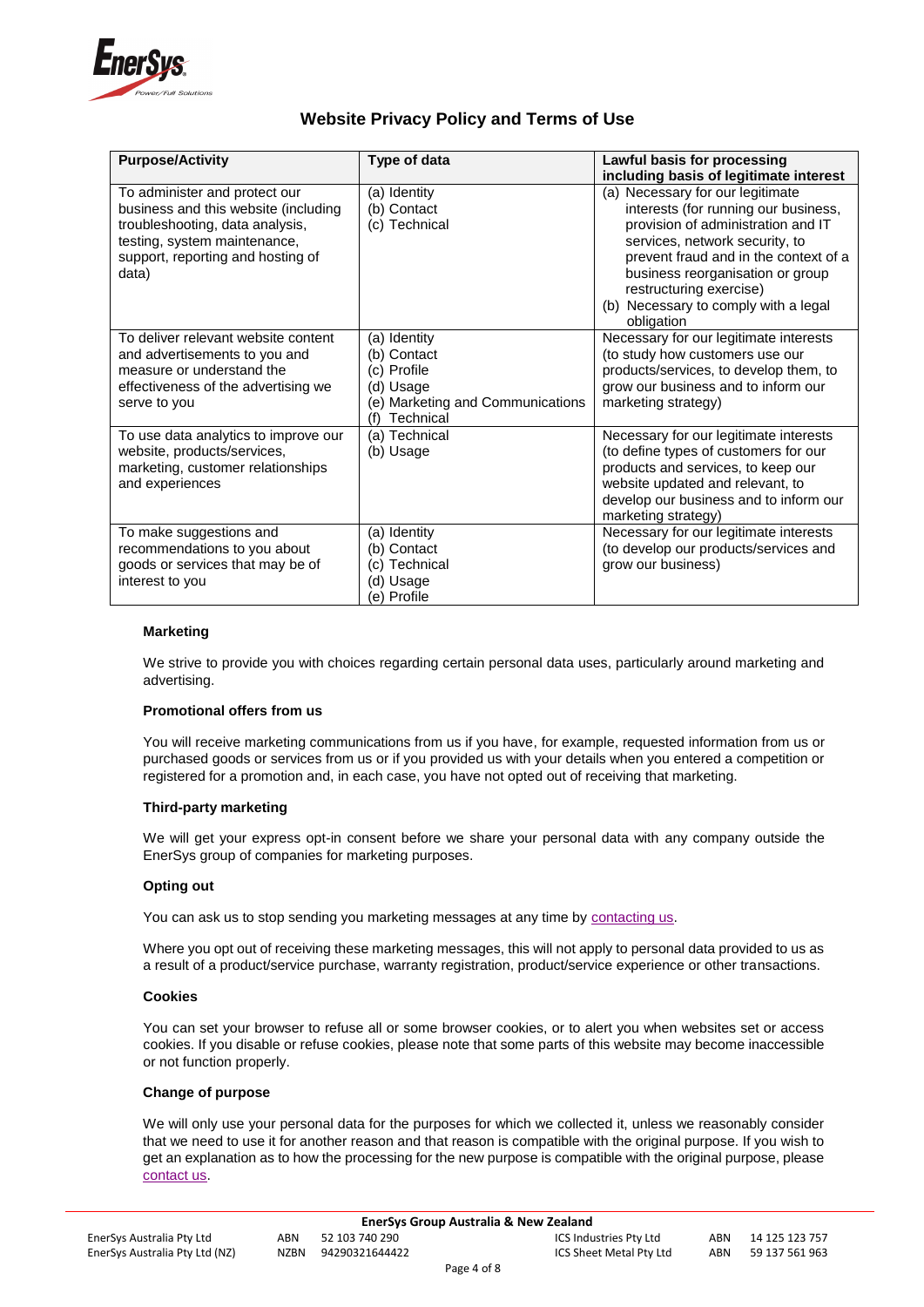

If we need to use your personal data for an unrelated purpose, we will notify you and we will explain the legal basis which allows us to do so.

Please note that we may process your personal data without your knowledge or consent, in compliance with the above rules, where this is required or permitted by law.

## **5. Disclosures of your personal data**

We may have to share your personal data with the parties set out below for the purposes set out in the table in paragraph 4 above.

- Internal third parties (other subsidiaries or affiliates of EnerSys) and external third parties (including professional advisors, service providers, and regulatory authorities).
- Third parties to whom we may choose to sell, transfer, or merge parts of our business or our assets. Alternatively, we may seek to acquire other businesses or merge with them. If a change happens to our business, then the new owners may use your personal data in the same way as set out in this privacy notice.

We require all third parties to respect the security of your personal data and to treat it in accordance with the law. We do not allow our third-party service providers to use your personal data for their own purposes and only permit them to process your personal data for specified purposes and in accordance with our instructions.

## **6. International transfers**

We share your personal data within the EnerSys group. This will involve transferring your data.

Whenever we transfer your personal data, we ensure a similar degree of protection is afforded to it by ensuring at least one of the following safeguards is implemented:

- We will only transfer your personal data to countries that have been deemed to provide an adequate level of protection for personal data.
- Where we use certain service providers, we may use specific contracts which give personal data protection.
- Where we use providers based in the US, we may transfer data to them if they are part of the Privacy Shield which requires them to provide protection to personal data.

Please [contact us](#page-0-0) if you want further information on the specific mechanism used by us when transferring your personal data.

## **7. Data security**

We have put in place appropriate security measures to prevent your personal data from being accidentally lost, used or accessed in an unauthorised way, altered or disclosed. In addition, we limit access to your personal data to those employees, agents, contractors and other third parties who have a business need to know. They will only process your personal data on our instructions and they are subject to a duty of confidentiality.

We have put in place procedures to deal with any suspected personal data breach and will notify you and any applicable regulator of a breach where we are legally required to do so.

#### **8. Data retention**

#### **How long will you use my personal data for?**

We will only retain your personal data for as long as necessary to fulfil the purposes we collected it for, including for the purposes of satisfying any legal, accounting, or reporting requirements.

To determine the appropriate retention period for personal data, we consider the amount, nature, and sensitivity of the personal data, the potential risk of harm from unauthorised use or disclosure of your personal data, the purposes for which we process your personal data and whether we can achieve those purposes through other means, and the applicable legal requirements.

|                                |      |                | EnerSys Group Australia & New Zealand |                         |     |                |
|--------------------------------|------|----------------|---------------------------------------|-------------------------|-----|----------------|
| EnerSys Australia Pty Ltd      | ABN  | 52 103 740 290 |                                       | ICS Industries Pty Ltd  | ABN | 14 125 123 757 |
| EnerSys Australia Pty Ltd (NZ) | NZBN | 94290321644422 |                                       | ICS Sheet Metal Pty Ltd | ABN | 59 137 561 963 |
|                                |      |                | Page 5 of 8                           |                         |     |                |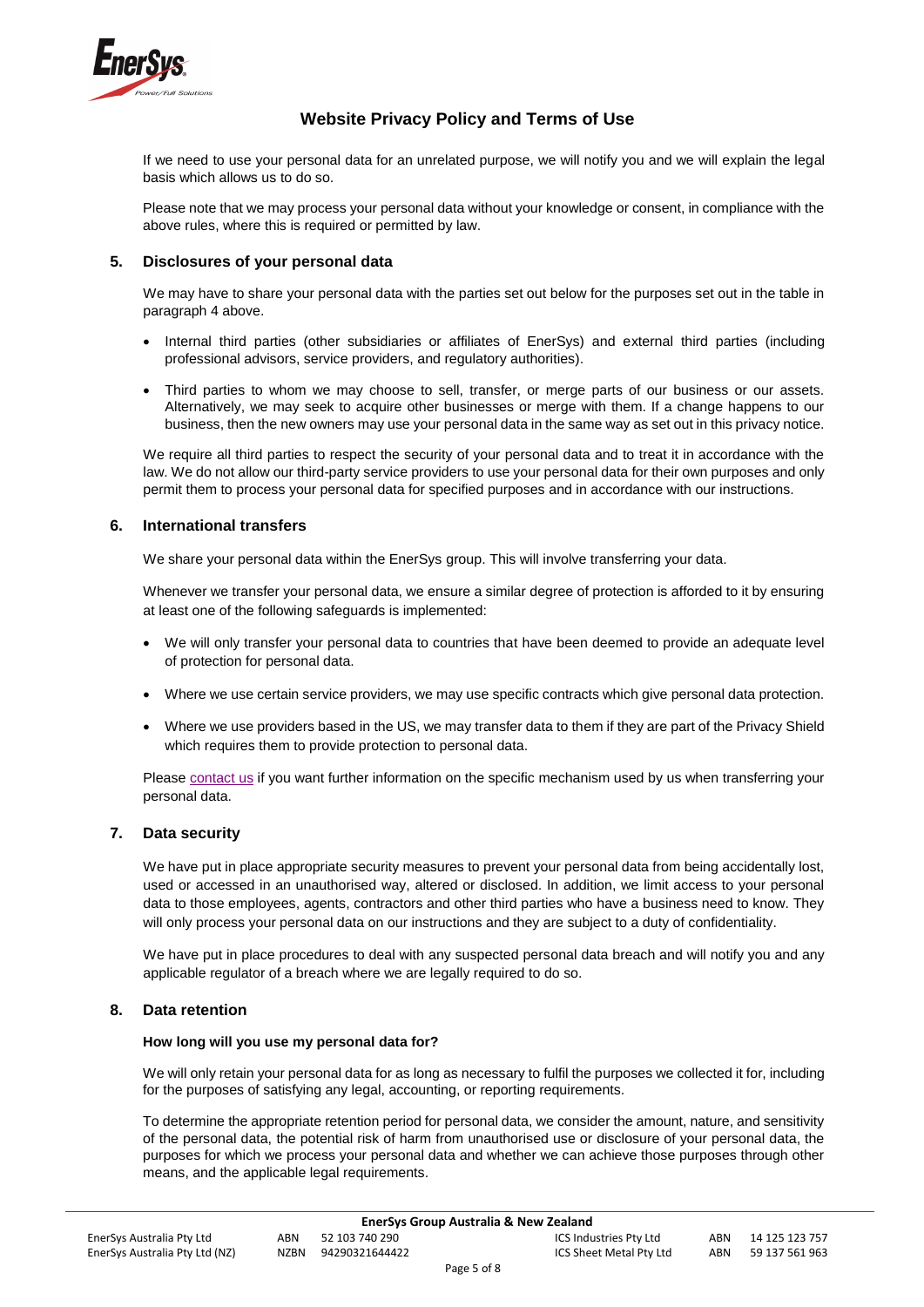

In some circumstances we may anonymise your personal data (so that it can no longer be associated with you) for research or statistical purposes in which case we may use this information indefinitely without further notice to you.

#### **No fee usually required**

You will not have to pay a fee to access your personal data (or to exercise any of the other rights). However, we may charge a reasonable fee if your request is clearly unfounded, repetitive or excessive. Alternatively, we may refuse to comply with your request in these circumstances.

#### **What we may need from you**

We may need to request specific information from you to help us confirm your identity and ensure your right to access your personal data (or to exercise any of your other rights). This is a security measure to ensure that personal data is not disclosed to any person who has no right to receive it. We may also contact you to ask you for further information in relation to your request to speed up our response.

#### **Time limit to respond**

We try to respond to all legitimate requests within one month. Occasionally it may take us longer than a month if your request is particularly complex or you have made a number of requests. In this case, we will notify you and keep you updated.

## **9. Terms of Use**

## **ACCESS AND USE**

This website is provided for use solely by customers, employees, suppliers and business partners (**Users**) of EnerSys in order to assist them in their business dealings with EnerSys. All other uses are strictly prohibited. All those accessing and using this website shall be deemed to have read, understood and agreed to these terms. Users are prohibited from posting information on this website without the prior, written permission of EnerSys. To the extent that this website provides access to e-mail facilities of EnerSys, Users may not use these facilities to disseminate vulgar, obscene or defamatory material or provide the confidential information of EnerSys to third parties.

## **ACCURACY OF INFORMATION; DISCLAIMER OF WARRANTIES**

EnerSys cannot warrant that all information posted on this website is accurate. Users should verify all information before acting upon it. ALL INFORMATION IS PROVIDED AS IS, WITHOUT WARRANTIES OF ANY KIND. ALL WARRANTIES, EXPRESS OR IMPLIED, INCLUDING WARRANTIES OF MERCHANTABILITY AND FITNESS FOR A PARTICULAR PURPOSE, ARE EXPRESSLY DISCLAIMED. Nothing contained on this website constitutes an offer by EnerSys or acceptance of offers made by Users.

## **COPYRIGHT AND OTHER INTELLECTUAL PROPERTY RIGHTS**

EnerSys owns all content of this website and claims copyrights for all information posted on the website as well as in all information that can be downloaded from this website including product specifications, information sheets, manuals and instructions. EnerSys also owns or has licensed the trademarks, service marks and trade names displayed on this website (unless otherwise noted) and has registered many of these in the United States and other countries around the world. EnerSys holds certain patent, design and industrial property rights (and has applied for others) in various jurisdictions. Nothing contained on this website is to be construed as a license to any of the intellectual property of EnerSys.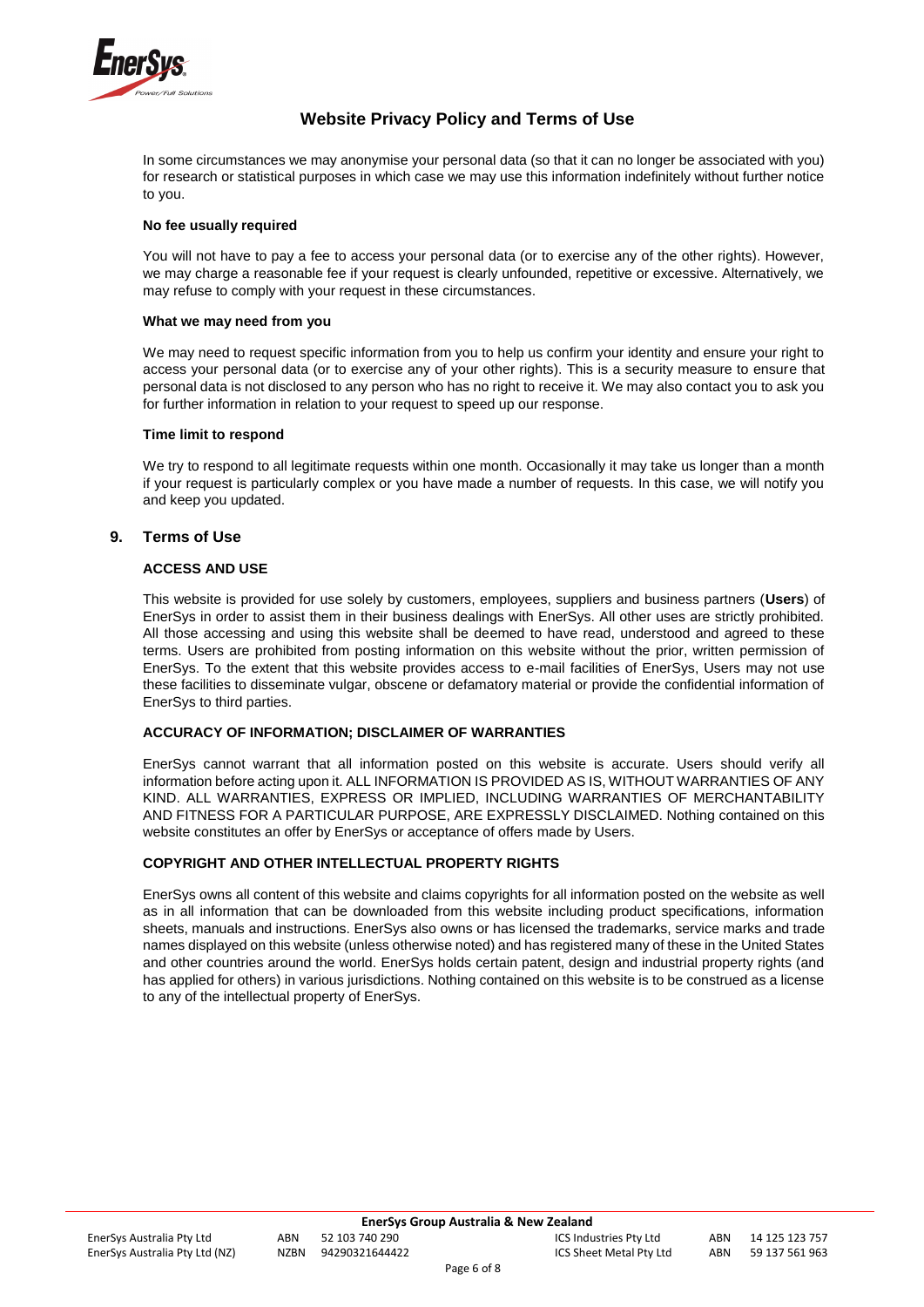

# **Cookies Policy**

#### **1. How we use cookies and similar technologies**

EnerSys uses cookies and similar technologies including web beacons, embedded scripts and e-tags (together referred to as "cookies", unless otherwise stated) to provide users an efficient experience in using the website.

A cookie is a small data file that is placed on your computer or mobile device by your web browser when you visit a website. It is a tool that stores information about website visits, recognizes you and your preferences each time you visit our website, and ensures website functionality and generally improving your experience of a website.

A cookie file can contain information such as a user ID that the site uses to track the pages you have visited, but the only personal data a cookie can contain is information you supply yourself. A cookie cannot read data off your hard disk or read cookie files created by other sites. Some parts of our website use cookies to track user traffic patterns. EnerSys does this in order to determine the usefulness of our website information to our users and to see how effective our navigational structure is in helping users reach that information. EnerSys does not connect this information with data about individual users, nor does it share this information or sell it to any third party.

By using our website you accept our use of these cookies. If your browser settings are set up as 'Do Not Track', we will not use cookies and tracking technologies. See section four below for more details on how you can optout of cookies.

Here are some additional things you should know about our use of cookies:

- you may encounter cookies from our third-party service providers, that we have allowed on our website that assist us with various aspects of our website operations and services.
- you also may encounter cookies from third parties on certain pages of the websites that we do not control and have not authorized. For example, if you view a web page posted as a link from our website, there may be a cookie placed by that web page.

#### **2. Cookies used on our website**

EnerSys uses cookies for a variety of reasons, including providing you the service you have requested, to enhance the performance of and analyse how our website is used and to enhance your online experience, for example, by, remembering your log-in status and viewing preferences from a previous use of our website.

Our use of cookies falls into four categories:

**Strictly necessary cookies**: these are essential in order to enable you to move around the website and use its features. Without these cookies, the services you have asked for cannot be provided.

**Performance cookies**: also known as "analytical" cookies. These cookies allow us to recognize and count the number of visitors and to see how visitors move around the sites when they are using them. For example, they allow us to understand which pages are visited most often, and if they get error messages from web pages. All information collected by these cookies is aggregated and therefore anonymous.

**Functionality cookies**: these cookies are necessary for our website to operate and allow us to remember what choices you make and provide enhanced, more personal features. The information these cookies collect may be anonymised and they cannot track your browsing activity on other websites.

**Advertising and marketing cookies**: these cookies are used to send you advertising and marketing-related material tailored to you and your interests. They are also used to limit the number of times you see an advertisement as well as help measure the effectiveness of the advertising campaigns. They are usually placed by advertising networks with the website operator's permission. They remember that you have visited a website and this information is shared with other organizations such as advertisers.

We may change our use of cookies over time, but our use of cookies will generally fall into the above categories. Please visit this page regularly so that you are aware of any changes.